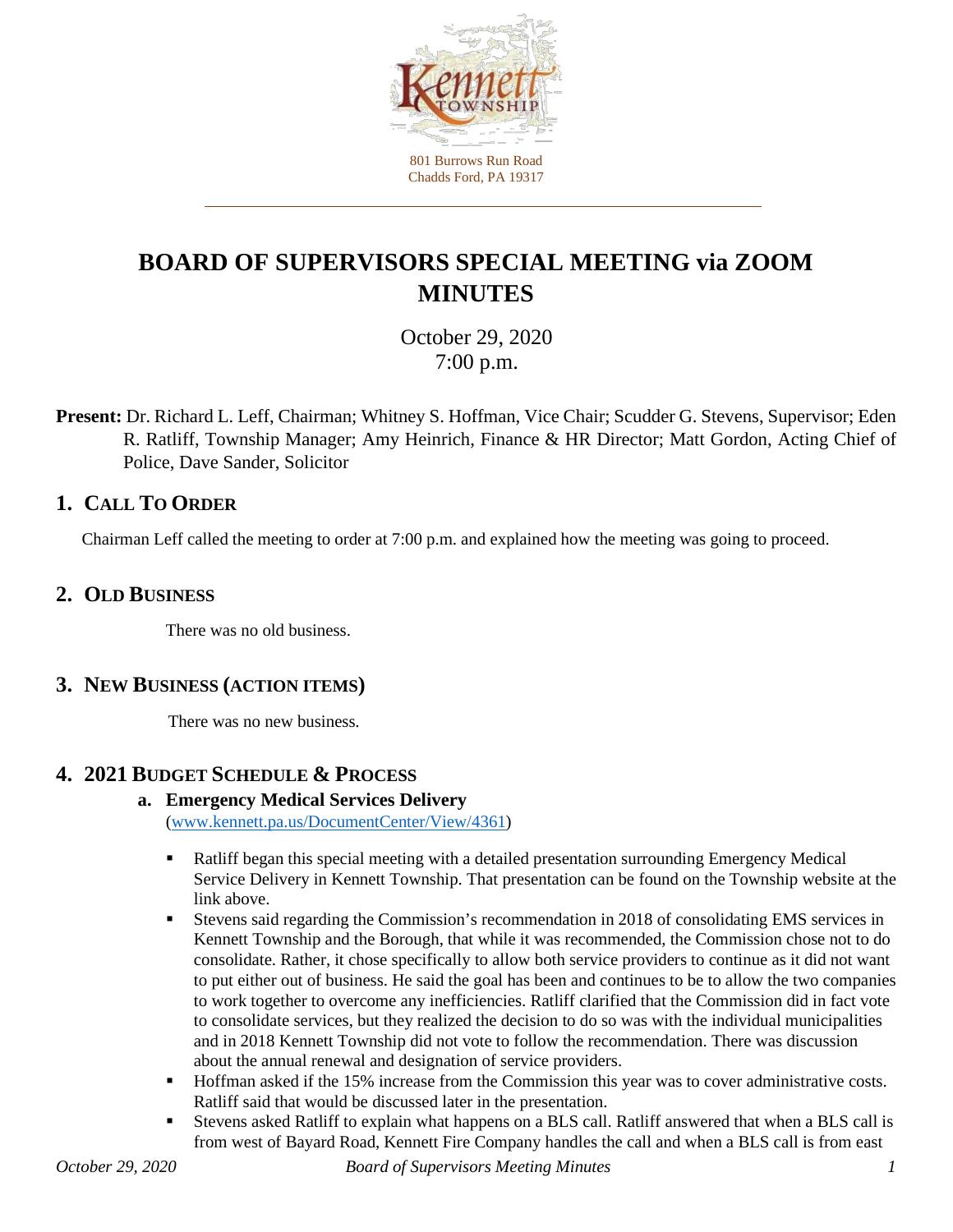of Bayard Road, Longwood Fire Company handles the call. The two companies are involved with each other when the BLS call west of Bayard Road upgrades to ALS. Stevens offered that excess of 50% of the time the calls are BLS.

- Leff asked that if there is a MICU stationed in or around the Borough, what will that do to response times for ALS calls for the western part of Kennett Township and if they would have faster service. Ratliff said generally, yes.
- **EXECUTE:** Leff asked if it would be more expensive to run MICUs compared to BLS and explained roughly how much Kennett Fire Company costs versus Longwood Fire Company. Ratliff said yes but other costs and supplies are factored in and the region will have those costs regardless because we must provide ALS service. He said the question becomes if there is a way to run a model that allows for what can be an ALS call if need be, respond to BLS calls and be more efficient and provide a cost savings to the region. He added the paramedics are more trained and therefore more expensive than an EMT and that Longwood's service region is larger than Kennett Fire's.
- There was discussion surrounding the data points that the Commission would use, and Stevens spoke of the specific cost breakdowns Ratliff presented in light of those data points and stated that the service provider does not need to be decided until January. Ratliff added that the 2022 funding would look at 2021 numbers, and if for any portion of 2021 Kennett Township is using a dual EMS provider, that will count against the Township for a likely budget increase going into 2022. Ratliff also spoke to the personnel matters that Kennett Fire would have to handle if Longwood becomes the sole provider and spoke favorably for advanced notice for them. He said the longer Kennett Township has dual service providers for ALS, the longer we can expect increased contributions to the Regional Commission, which will ultimately impact taxes. He said the impact he is looking at is not just 2021. It is long-term.
- Hoffman asked if there was a mileage charge for the distance of an ambulance ride. Ratliff said yes, both companies have an "out-the-door" charge as well as a fixed rate per mile and said that is standard EMS practices. There was more discussion about why the Kennett and Longwood companies have different fees.
- **EXECUTE:** Leff summarized the difference between costs of ALS and BLS calls for Kennett residents east and west of Bayard Road with more discussions with Ratliff and Hoffman.
- Stevens outlined two issues. The first has to do with paying for what is used and the second is double billing. He said if he had a need for a BLS service but was then discovered to be having a heart attack, that would be an upgraded to an ALS call and a paramedic would have to come. He would pay for both the BLS and the ALS because those were the services he received. Regarding the double billing, both Longwood and Kennett Fire Company have worked out sending only one bill that lists those different services rather than send two separate bills. Ratliff pointed out that if Longwood were the sole responder in Steven's scenario, he would not have to wait for a paramedic to arrive as there would already be one there. He also noted that this type of scenario is more expensive for those who live west of Bayard Road and broke down the cost difference. Ratliff then explained the perception of "double billing" in that residents who needed upgraded calls west of Bayard Road would in fact receive two bills. They were not for duplicate services as one was for the BLS call and the other for the ALS intercept. He agreed with Stevens that the two fire companies are heading in the right direction to use the same billing company, which would only send out one physical bill that would list both charges on it. He said that regardless if it comes as one consolidated bill or two separate bills, the charge is still ~\$500 more than it would be for those who live east of Bayard Road. There was further discussion about the cost of having one paramedic arrive verses one EMT arrived and both agreed the paramedic is more expensive, but Ratliff said by ~\$250, not ~\$500. Stevens did point out that the other side of this discussion involved the increased cost the Commission would have to pay for the more expensive paramedic 24/7 verses an EMT.
- Ratliff spoke to the difficulties in navigating this emotional issue from the financial perspective but maintained that in his role of Township Manager, he must advise the Board on matters and policy as it relates to funding. He thanked all of the first responders on the Zoom and who have been participating professionally in these conversations.
- Hoffman commented on how this issue goes around and around and as a Board, there is a fiduciary responsibility to the taxpayers to deliver emergency services as efficiently as possible. She spoke to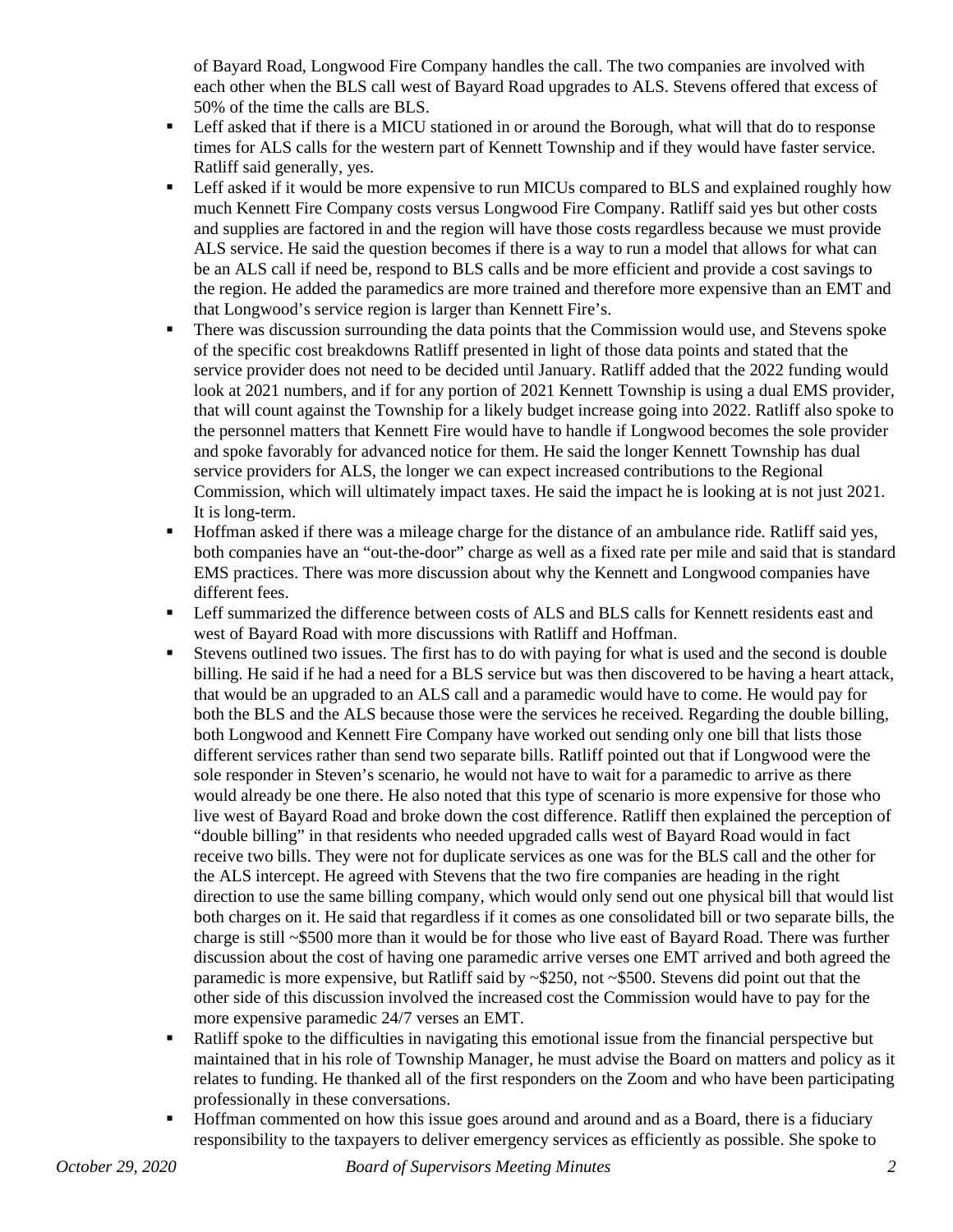the current economic climate, how she is weighing the extra expense of BLS verses the cost savings of ALS calls, and the consideration of those without health insurance. She said she still does not have a good handle on the payer mix in Kennett Township's situation.

- Leff summarized Hoffman's comments and weighed pros and cons.
- Hoffman asked if there was a way for Longwood Fire Company, should they become the sole provider, to lower their costs for BLS services. Ratliff stated that billing rates are not in the jurisdiction of the Township or the Commission.
- Matt Eick, EMS captain at Longwood, explained how their rates are reviewed and compared quarterly with other local and national providers. Regarding mileage, he explained that patients are not charged for the round trip mileage of the ambulance from the time it leaves the station until it returns. Rather, what is nationally accepted is to charge the base rate plus a flat rate for the loaded mileage of transports. Eick also explained that even though a paramedic goes on all calls, the ALS rate is only charged when ALS service is provided which is determined by Longwood's third-party biller. Hoffman gave an example and Stevens again spoke to the costs of Longwood having a fulltime paramedic on its payroll. Eick agreed with Stevens but added the benefits of the convenience and efficiency this model provides. Hoffman asked Eick how that efficiency was determined and Eick elaborated. Ratliff pointed to the net overpayment by Township residents of \$63,500 based on 2019 call data in the current delivery structure.
- Ricky Franks, EMS Supervisor from Kennett Fire Company, added to the discussion his statistical data. He stated that the ALS provider is needed much less than the BLS provider in their service area and discussed percentages of calls being upgraded and/or downgraded. He also said that currently, Kennett Township is served by two and a half transport units, the two at Longwood and the Kennett BLS. Removing the Kennett Fire ambulance from EMS service delivery would put roughly an additional 1460 calls onto Longwood Fire Company and while they could handle a lot of them based on their UHUs, Franks feels this would leave the Township uncovered for a third call in the district. He asked Ratliff what he thought an acceptable number of units coming in to cover the primary units because that coverage will drastically increase response times and he does not feel that is a risk worth taking. Ratliff asked for clarification on the 40% of ALS calls Franks referred to, to which Franks explained that out of all the transports they do, 60% of calls are BLS and 40% are ALS. Ratliff said regarding what is an acceptable number of missed calls or called needed to be covered by a third transport unit not in the area, that they rely on the nationally accepted standard UHU, but it is challenging to state specifically how many missed calls are acceptable from a policy perspective. He added that if they move to the two MICU model, it will bring the UHU to 27% which is nearing efficiency.
- Leff asked how many calls were currently coming from outside our region. Ratliff explained the difficulty in answering that because with the current two provider system, Longwood and Kennett cover each other, which is another way the Commission said consolidating would help clear up this data. He did confirm that currently, there are calls answered by West Chester, Avondale, and Delaware County and Leff summarized that the worry of Franks is that the number of calls needed to be covered by those providers would increase if Kennett goes from two and a half units to only two.
- Hoffman added population demographics from census data.
- Leff and Eick discussed mutual aid given Longwood's current truck use with one operating 24 hours a day and one 16 hours a day in relation to missed calls. Eick said that they are well below the benchmark of being over capacity.
- Stevens commented that the MICU is not the only option and said another option is the two-tiered system which is a combination of ALS and BLS used by many in Chester County, the state of Delaware, and recommended by the Commonwealth. He said that the proposal about to be discussed has various unintended consequences that need to be recognized. He proceeded to list the consequences including losing 50+ years of tradition, effecting services provided regionally, killing Kennett Fire EMS, and damages to the Commission with the Borough pulling out. He said it is more than just saving 2.5% on the budget.
- Stevens read emails from Township residents Ralph Hunter and Chris Gravina. They are attached to these minutes. (Waiting on these emails from Scudder)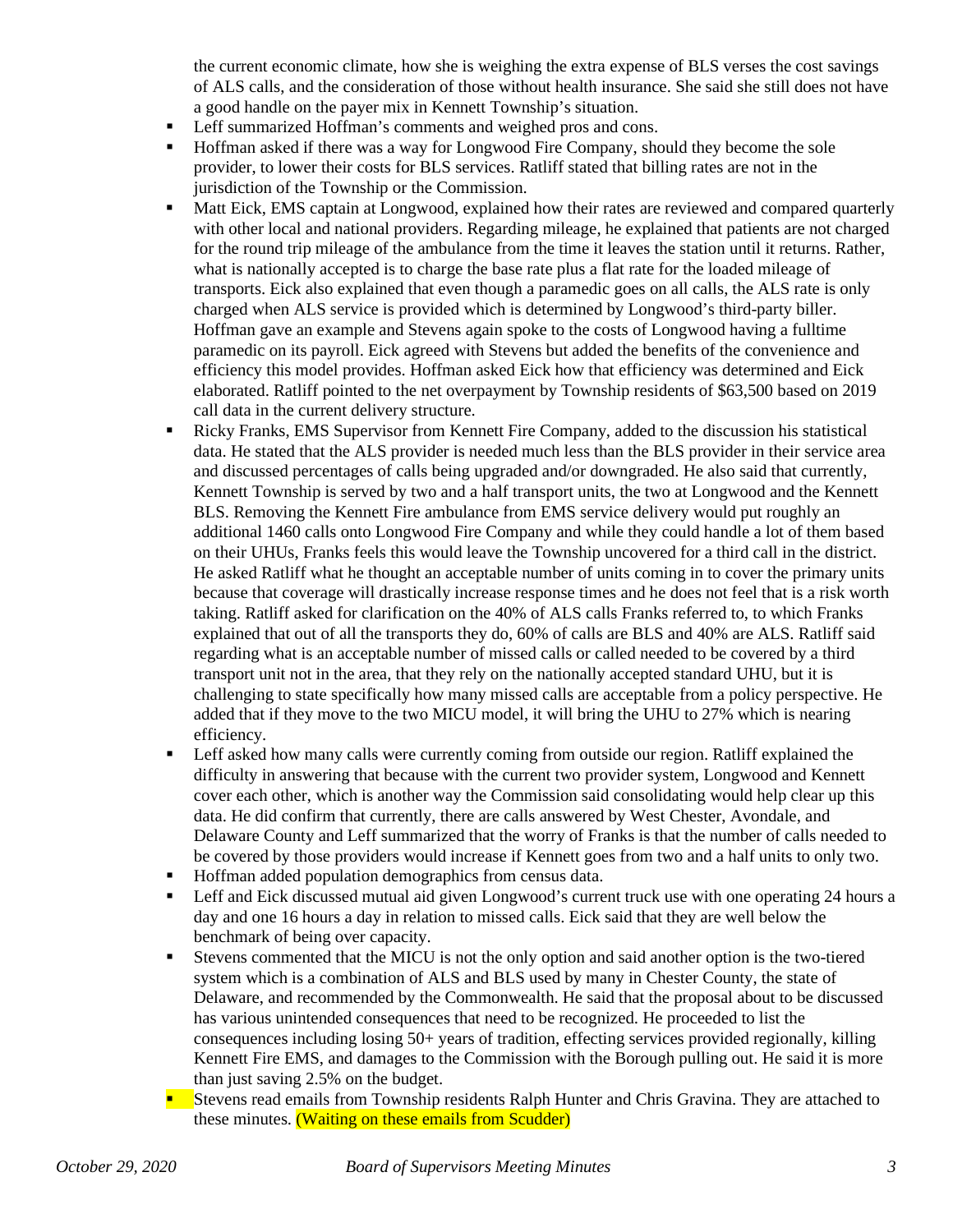- Ratliff restated that a MICU, even if singularly provided by Longwood Fire Company should absolutely be stationed in the Borough of Kennett Square, if not at Kennett Fire Company. Secondly, he clarified from the emails read that Kennett Fire Company is not running their ambulances with volunteers.
- **Example 1** Leff summarized Stevens comments and discussed the challenges of having two service providers. With one, there is a greater chance of drilling down on efficiency. Stevens said that once Kennett Borough is out of the Commission and once Kennett Fire EMS has closed, they are not coming back. He suggested postponing this decision another three or six months to give both companies a chance to work this out.
- Stevens also commented that a one-provider model is a monopoly. Hoffman added to the discussion and expressed a desire to do a six-month trial.
- **There was more discussion around where on the western side of the Township a MICU could be** stationed.
- Ratliff said that running a MICU model is not unheard of and exists presently in ~9 other companies. Additionally, he stated that he is concerned about the idea of Kennett Borough pulling out of the Commission. Ratliff went on to say that Po-Mar-Lin Fire, Kennett Fire, Longwood Fire, Kennett Fire EMS, and Longwood EMS are all currently under funded and the funding from the Commission is not closing that gap.
- **EXECUTE:** Leff stated that this difficult discussion and decision in no way diminishes the great service Kennett Township has received from both Kennett Fire and Longwood. In addressing the comment about a monopoly, Leff pointed out that Longwood already is the sole ALS provider.
- Hoffman reported takeaways from a recent County-wide webinar on this matter that she attended that there is potential, years down the road, the County will have to take over these services due to the lack of volunteers and the increasing costs.
- **EXECUTE:** Leff and Ratliff discussed the potential reallocation of Commission funds for Kennett Fire if they no longer have an ambulance.

**Motion presented by Hoffman to authorize a change in Emergency Medical Service Provider territory to allow Longwood Fire Company to provide Advanced and Basic Life Support as the first due responder in Kennett Township effective January 1, 2021. Leff seconded the motion.** 

**Stevens moved to table motion and discussion for three months. This motion was not seconded.**

**Hoffman moved to table this motion and discussion for one month. Stevens seconded. Motion passed 2 -1 with Leff dissenting.**

> • Ratliff spoke about the timeline and consequences of delaying this discussion and motion including the impacts on Kennett Fire EMS staff and the dual call data that will inform the 2022 Commission budget.

## **5. PUBLIC COMMENT**

 Jack Melton (615 Norway Rd) asked if Kennett Fire Company denies placing a Longwood ambulance in their station, how much will it cost the Kennett residents to construct a new building or lease a space for that? Why was the two-tier system not discussed but rather shot down? He said he heard that taxes were going to increase even if Kennett does not provide EMS services. Lastly, he asked why it was always Kennett EMS having to change but never Longwood? Ratliff stated that he is not in a position to pontificate whether or not Kennett Fire will agree to house Longwood's ambulance, but he hopes there is cooperation there as he knows both Kennett and Longwood first responders' value providing service over all else. He added that rather than build or lease, there are a number of community partners that the Township could work with and building or leasing would not be the first option. Leff said in regard to why it is always Kennett EMS that needs to change, that it is not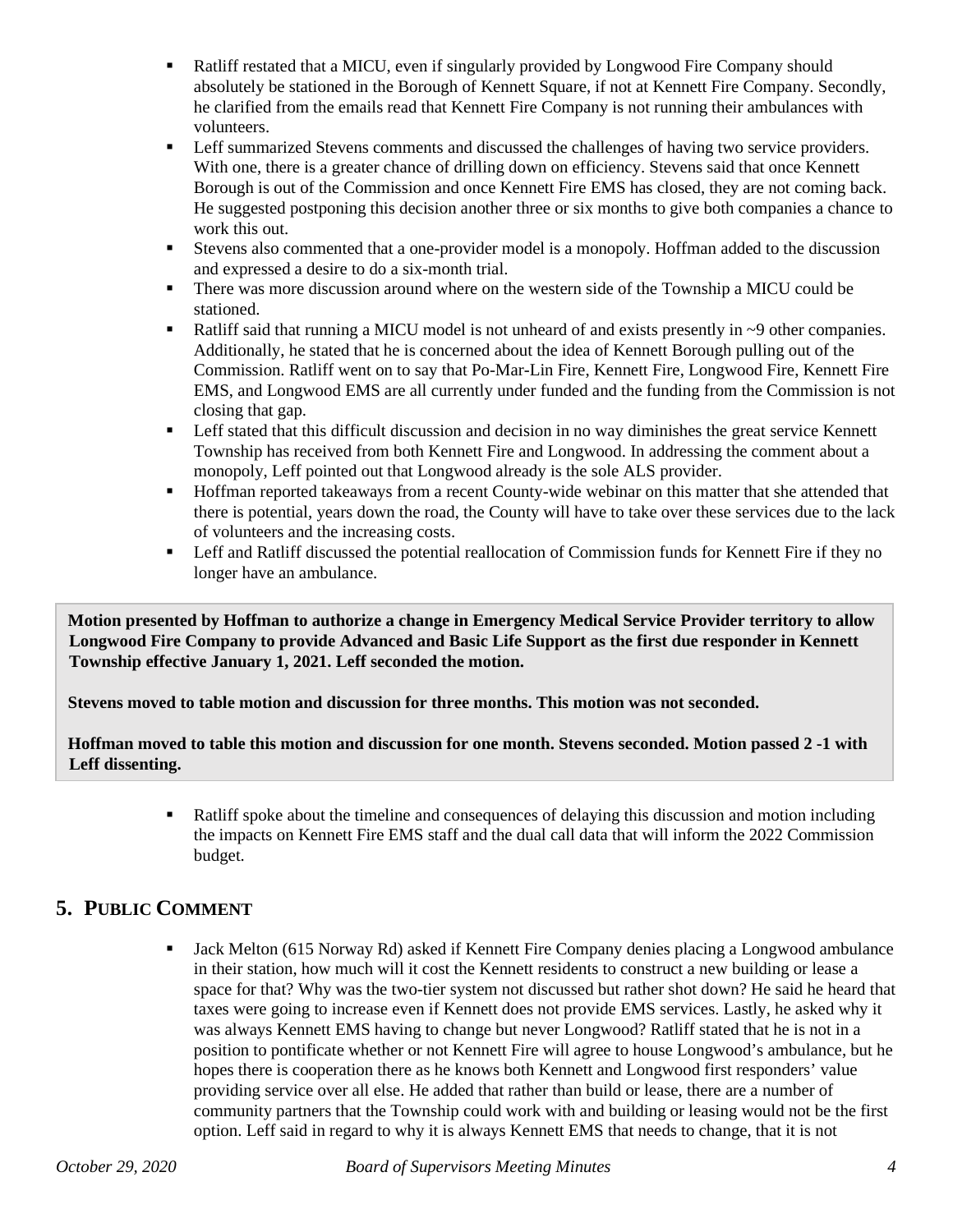favoritism. It is simply needing to get this change started. Leff also explained that the 2021 budget requests were just that, requests, and nothing has been decided yet. If the requests are all granted, there will be a need for additional revenue. But that has not been decided yet.

- Dennis Nelms (166 Brandywine Ct) said via Zoom chat, "it's my understanding that Longwood has an Ambulance Subscription Service that helps offset cost of ambulance that may not be covered through insurance. I believe the subscription pays for the balance not covered by insurance. I'm not sure Kennett offers this service." Ratliff said that is a fundraising program and he believes Kennett Fire is looking to launch, possibly jointly with Longwood, something like that. He added that if there are no changes in delivery services, Kennett Township would certainly support its residents subscribing to a service like that.
- Henry Schlimme (9 Black Rock Road) commented that he has concerns about the increased response time and said Eick's mention of the dropped calls at night do not consider the additional calls that would be coming from Kennett EMS if they are no longer a provider. He also expressed concern over the monopoly as Longwood is already charging more than Kennett for BLS. Leff responded that with the ambulance stationed in the Borough or west of the Borough, response times should decrease for ALS calls for those residents in the western part of the Township and remain the same for those in the eastern part of the Township. Eick said that they estimated the absorbed call volume form Kennett would be about 700 calls. That takes into account the ~576 calls that Longwood already was accompanying Kennett on. With that volume, Longwood remains below the national standard of 10% for missed calls. Schlimme asked Eick if missed calls would increase to 10% since they are only at 3% now. Eick clarified that they would remain below 10%, not at 10%, and reiterated the argument that those with missed calls too far below the 10% standard have too much capacity and are over covered.
- Henry Schlimme (9 Black Rock Road) also commented that the numbers discussed do not matter if you are the person that dies because of a delay in arrival. He said he feels it is more important to get there quickly and talked about how police often respond first with Narcan and AEDs. said that a majority of municipalities in the County are running an intercept, or chase car model and perhaps there would be cost savings with that option. Leff again commented that moving to a single provider would provide the ability to focus on the numbers and be able to ask specific questions. Ratliff clarified that he listed companies who are running MICUs, not municipalities. Eick commented on the trend throughout Chester County of upgrading from a chase car two-tier model to a MICU model, citing Phoenixville Hospital EMS division, Westwood EMS and Paoli Fire Department. Hoffman asked why those companies made that transition and what the cost difference was. Eick said he can find out and let her know.
- Chuck Weed (456 N Mill Rd) commented that he does not understand why this meeting is happening right now as we in the middle of a major pandemic. He hopes that this conversation is tabled for a year. He also stated that for ~2% of the budget, he feels there must be other places where the Township can make changes that do not jeopardize the health of the community. Leff stated that this issue has been brewing for years with no resolution. He went on to discuss the challenges of the pandemic, including reduced revenues. Eick commented that call volume for Kennett and Longwood, and even County-wide, was down during the pandemic. Ratliff reiterated the deficit in revenues with the increase in request and that he feels obligated to look at all ways to cut costs and present those recommendations to the Board. He again stated that this affects not only the 2021 budget, but also the 2022 budget.
- Hoffman asked if any EMTs were exposed to COVID-19 and what happens if someone does get it. Eick answered and Hoffman continued this discussion stating the need for enough staff in the event someone does get sick. Eick added that the County had subcontractors ready to go should an entire department come down with COVID-19.
- **EXECUTE:** Leff asked Ratliff if the numbers discussed tonight were from 2019, Ratliff said yes and that these numbers reflected a "normal" year.
- Chuck Weed (456 N Mill Rd) stated via Zoom chat, "COVID is on the rise again...where else can we cut the budget other than our communities health?" Leff answered that there were a number of meetings coming up to address that.